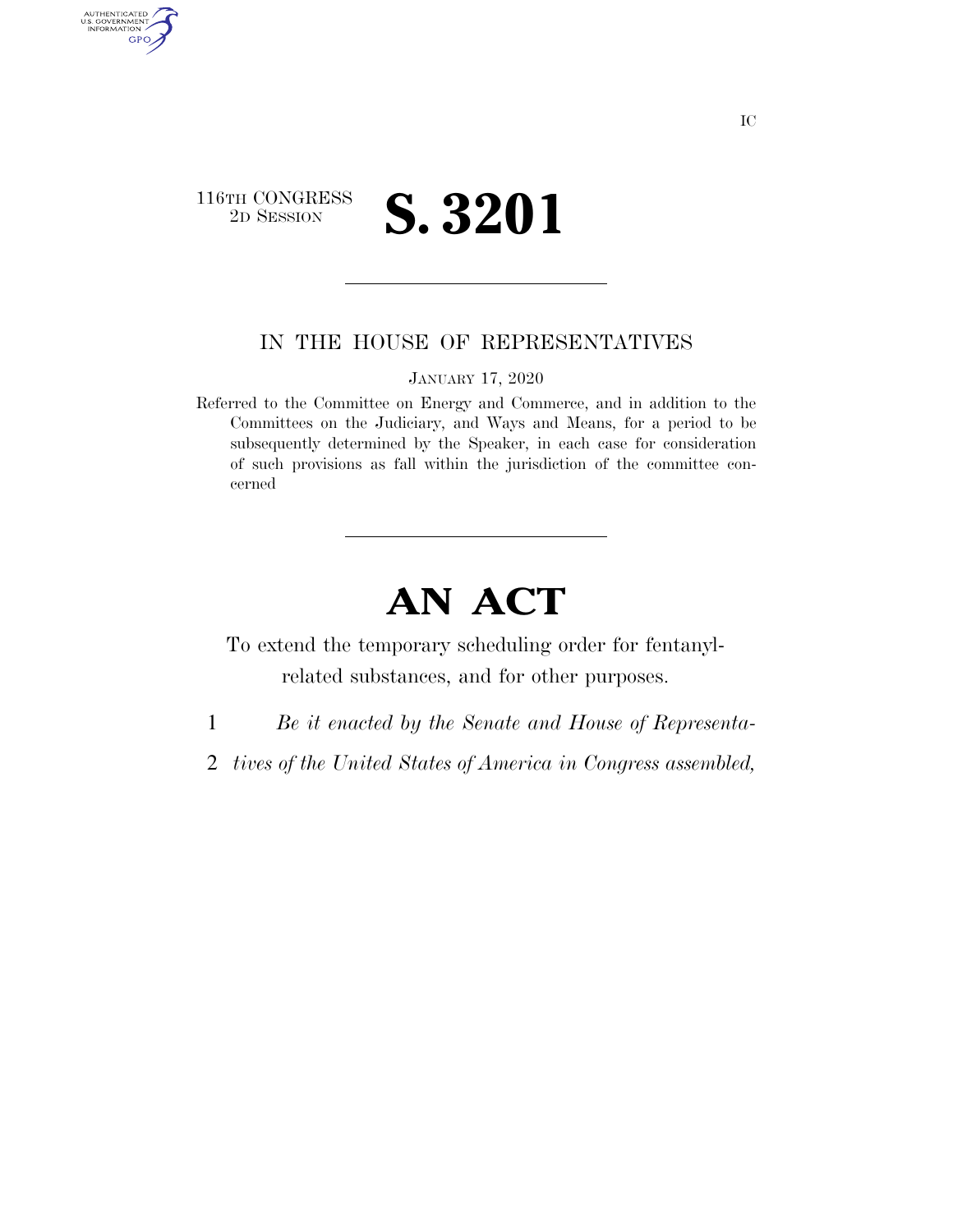## **SECTION 1. SHORT TITLE.**

 This Act may be cited as the ''Temporary Reauthor- ization and Study of the Emergency Scheduling of Fentanyl Analogues Act''.

 **SEC. 2. EXTENSION OF TEMPORARY ORDER FOR FENTANYL-RELATED SUBSTANCES.** 

 Notwithstanding any other provision of law, section 1308.11(h)(30) of title 21, Code of Federal Regulations, shall remain in effect until May 6, 2021.

 **SEC. 3. STUDY AND REPORT ON IMPACTS OF CLASSWIDE SCHEDULING.** 

 (a) DEFINITION.—In this section, the term ''fentanyl-related substance'' has the meaning given the term in section 1308.11(h)(30)(i) of title 21, Code of Fed-eral Regulations.

 (b) GAO REPORT.—The Comptroller General of the United States shall—

 (1) conduct a study of the classification of fentanyl-related substances as schedule I controlled substances under the Controlled Substances Act (21 U.S.C. 801 et seq.), research on fentanyl-related substances, and the importation of fentanyl-related substances into the United States; and

 (2) not later than 1 year after the date of en- actment of this Act, submit a report on the results 26 of the study conducted under paragraph (1) to—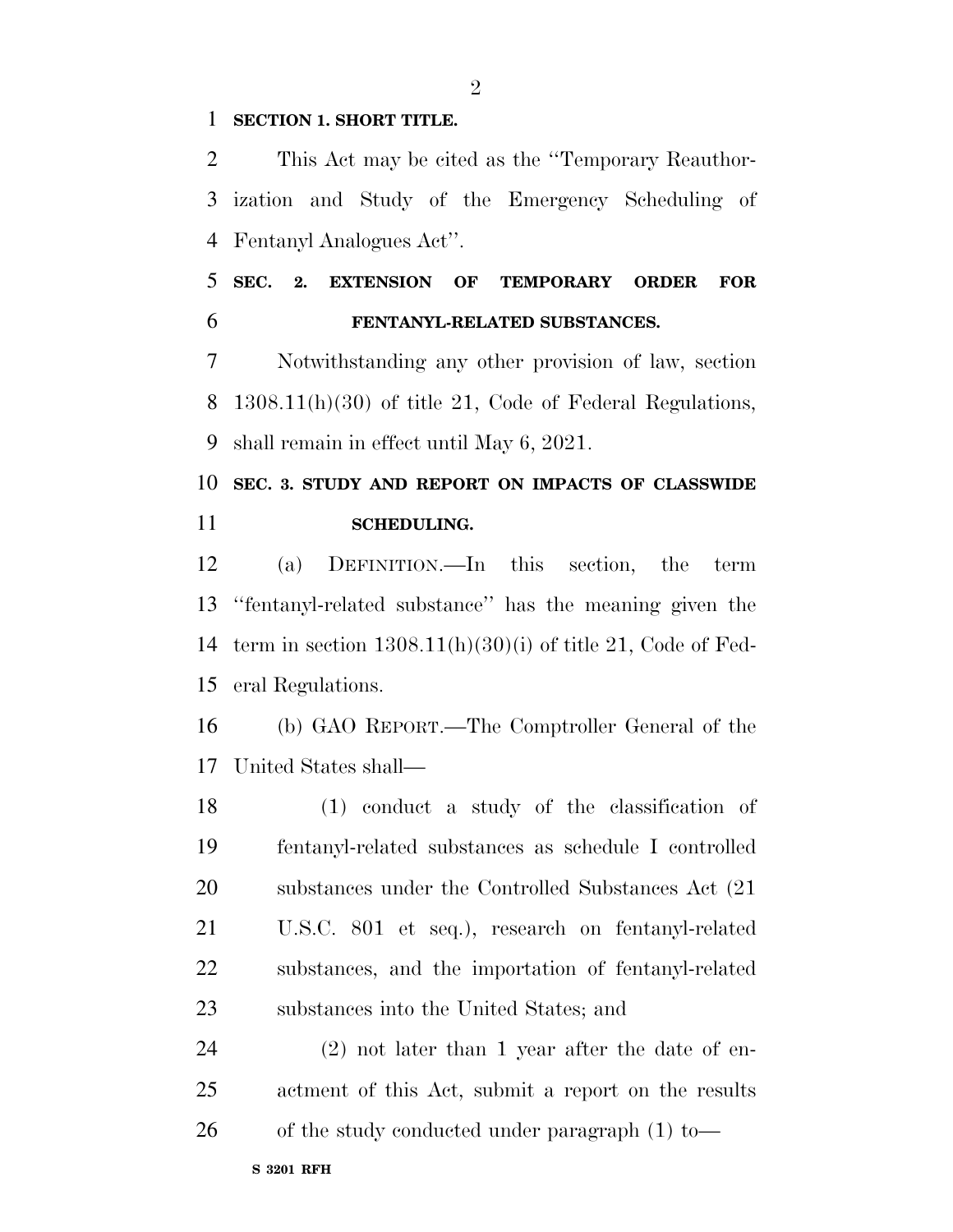| $\mathbf{1}$   | (A) the Committee on the Judiciary of the               |
|----------------|---------------------------------------------------------|
| $\overline{2}$ | Senate;                                                 |
| 3              | (B) the Committee on Health, Education,                 |
| $\overline{4}$ | Labor, and Pensions of the Senate;                      |
| 5              | (C) the Caucus on International Narcotics               |
| 6              | Control of the Senate;                                  |
| 7              | (D) the Committee on the Judiciary of the               |
| 8              | House of Representatives; and                           |
| 9              | (E) the Committee on Energy and Com-                    |
| 10             | merce of the House of Representatives.                  |
| 11             | (c) REQUIREMENTS.—The Comptroller General, in           |
| 12             | conducting the study and developing the report required |
| 13             | under subsection (b), shall—                            |
| 14             | (1) evaluate class control of fentanyl-related          |
| 15             | substances, including—                                  |
| 16             | (A) the definition of the class of fentanyl-            |
| 17             | related substances in section $1308.11(h)(30)(i)$       |
| 18             | of title 21, Code of Federal Regulations, includ-       |
| 19             | ing the process by which the definition was for-        |
| <b>20</b>      | mulated;                                                |
| 21             | (B) the potential for classifying fentanyl-             |
| 22             | related substances with no, or low, abuse poten-        |
| 23             | tial, or potential accepted medical use, as sched-      |
| 24             | ule I controlled substances when scheduled as a         |
| 25             | class; and                                              |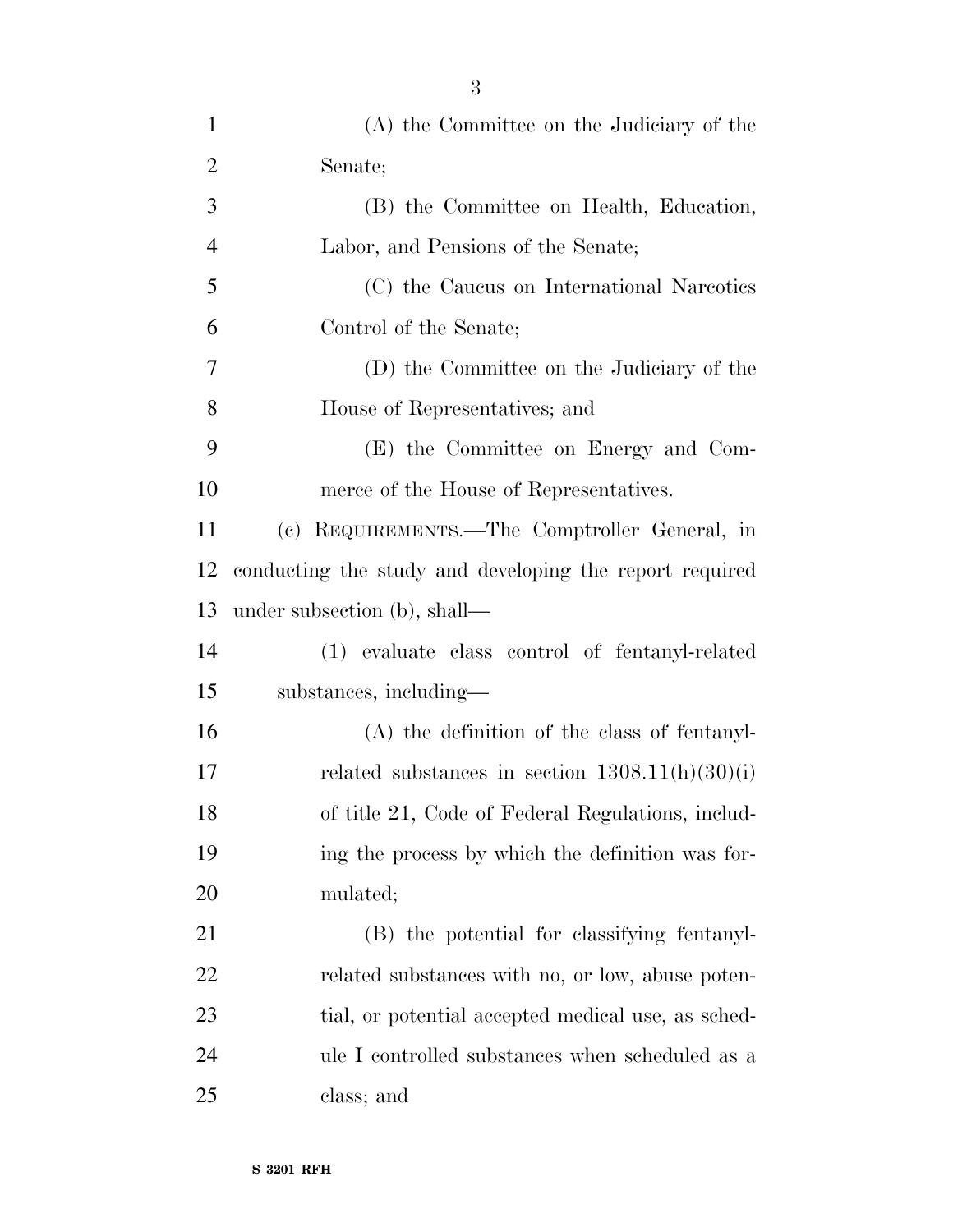| $\mathbf{1}$   | (C) any known classification of fentanyl-re-          |
|----------------|-------------------------------------------------------|
| $\overline{2}$ | lated substances with no, or low, abuse poten-        |
| 3              | tial, or potential accepted medical use, as sched-    |
| $\overline{4}$ | ule I controlled substances that has resulted         |
| 5              | from the scheduling action of the Drug En-            |
| 6              | forcement Administration that added paragraph         |
| $\tau$         | $(h)(30)$ to section 1308.11 of title 21, Code of     |
| 8              | Federal Regulations;                                  |
| 9              | $(2)$ review the impact or potential impact of        |
| 10             | controls on fentanyl-related substances on public     |
| 11             | health and safety, including on—                      |
| 12             | (A) diversion risks, overdose deaths, and             |
| 13             | law enforcement encounters with fentanyl-re-          |
| 14             | lated substances; and                                 |
| 15             | (B) Federal law enforcement investigations            |
| 16             | prosecutions of offenses relating to<br>and           |
| 17             | fentanyl-related substances;                          |
| 18             | (3) review the impact of international regu-          |
| 19             | latory controls on fentanyl-related substances on the |
| 20             | supply of such substances to the United States, in-   |
| 21             | cluding by the Government of the People's Republic    |
| 22             | of China;                                             |
| 23             | (4) review the impact or potential impact of          |
| 24             | screening and other interdiction efforts at points of |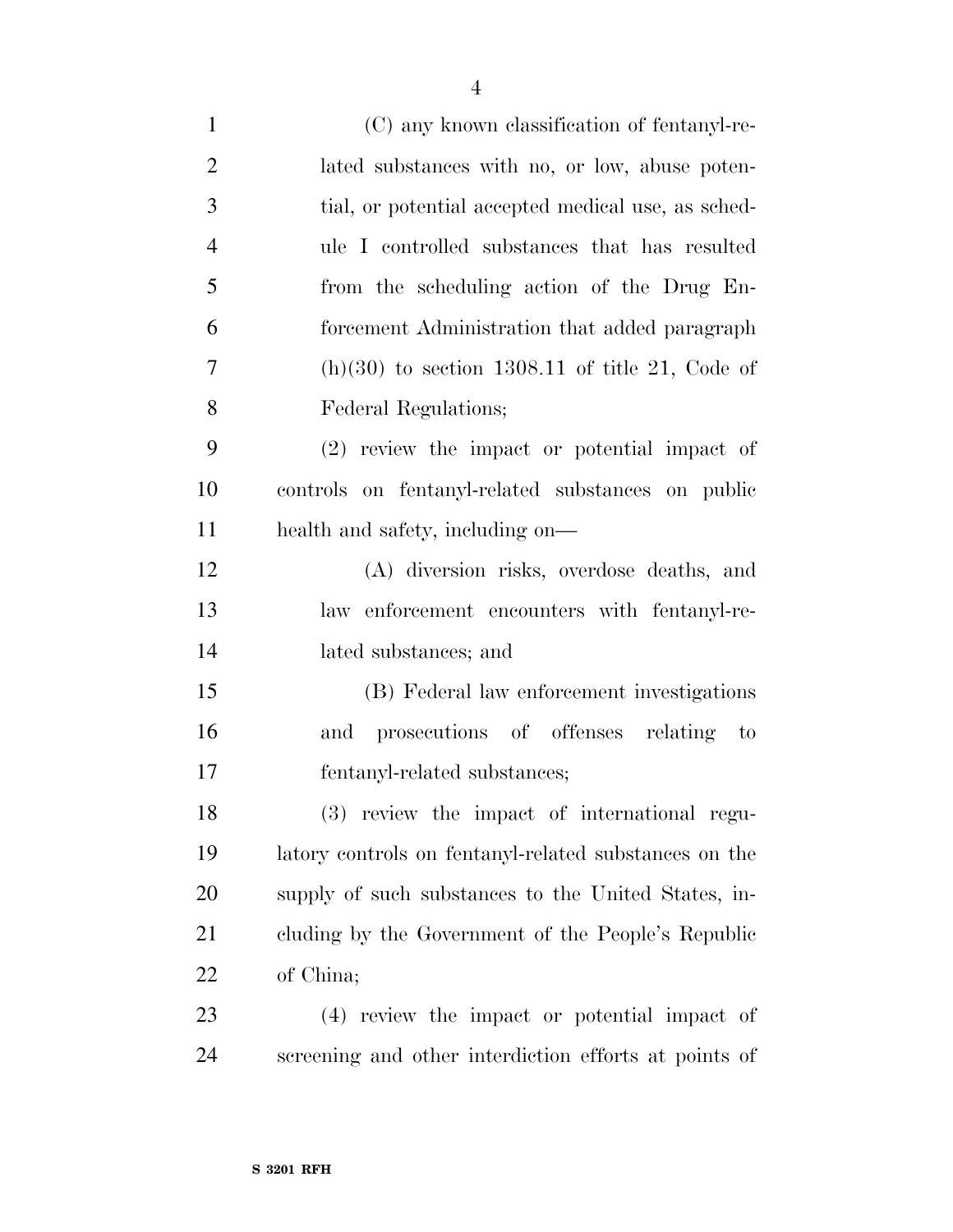| $\mathbf{1}$   | entry into the United States on the importation of    |
|----------------|-------------------------------------------------------|
| $\overline{2}$ | fentanyl-related substances into the United States;   |
| 3              | recommend best practices for accurate,<br>(5)         |
| $\overline{4}$ | swift, and permanent control of fentanyl-related sub- |
| 5              | stances, including—                                   |
| 6              | (A) how to quickly remove from the sched-             |
| $\overline{7}$ | ules under the Controlled Substances Act sub-         |
| 8              | stances that are determined, upon discovery, to       |
| 9              | have no abuse potential; and                          |
| 10             | (B) how to reschedule substances that are             |
| 11             | determined, upon discovery, to have a low abuse       |
| 12             | potential or potential accepted medical use;          |
| 13             | (6) review the impact or potential impact of          |
| 14             | fentanyl-related controls by class on scientific and  |
| 15             | biomedical research; and                              |
| 16             | (7) evaluate the processes used to obtain or          |
| 17             | modify Federal authorization to conduct research      |
| 18             | with fentanyl-related substances, including by-       |
| 19             | (A) identifying opportunities to reduce un-           |
| 20             | necessary burdens on persons seeking to re-           |
| 21             | search fentanyl-related substances;                   |
| 22             | (B) identifying opportunities to reduce any           |
| 23             | redundancies in the responsibilities of Federal       |
| 24             | agencies;                                             |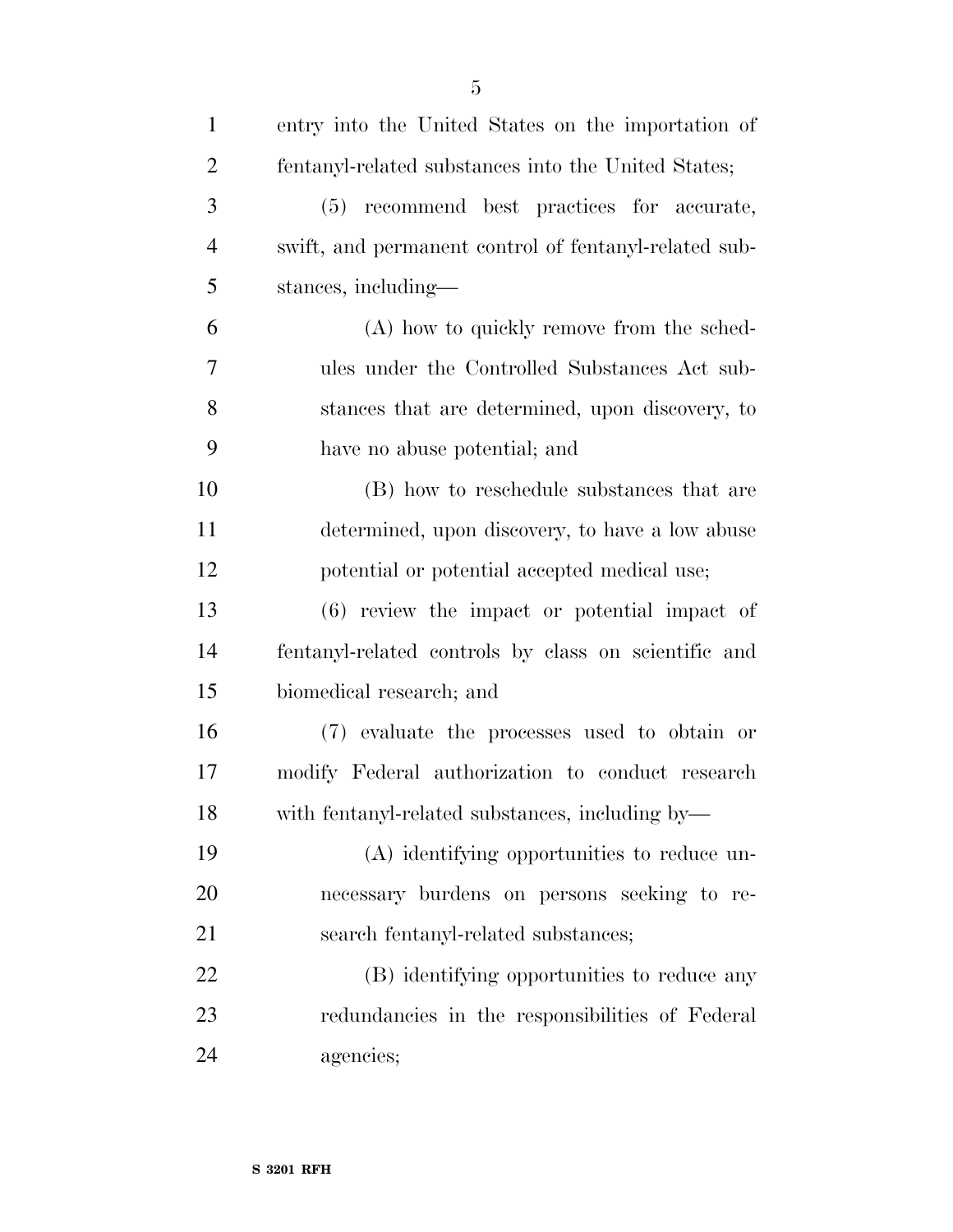(C) identifying opportunities to reduce any inefficiencies related to the processes used to obtain or modify Federal authorization to con- duct research with fentanyl-related substances; (D) identifying opportunities to improve the protocol review and approval process con- ducted by Federal agencies; and (E) evaluating the degree, if any, to which establishing processes to obtain or modify a Federal authorization to conduct research with a fentanyl-related substance that are separate from the applicable processes for other schedule I controlled substances could exacerbate bur-

 dens or lead to confusion among persons seek- ing to research fentanyl-related substances or other schedule I controlled substances.

 (d) INPUT FROM CERTAIN FEDERAL AGENCIES.—In conducting the study and developing the report under sub- section (b), the Comptroller General shall consider the views of the Department of Health and Human Services and the Department of Justice.

 (e) INFORMATION FROM FEDERAL AGENCIES.— Each Federal department or agency shall, in accordance with applicable procedures for the appropriate handling of classified information, promptly provide reasonable access